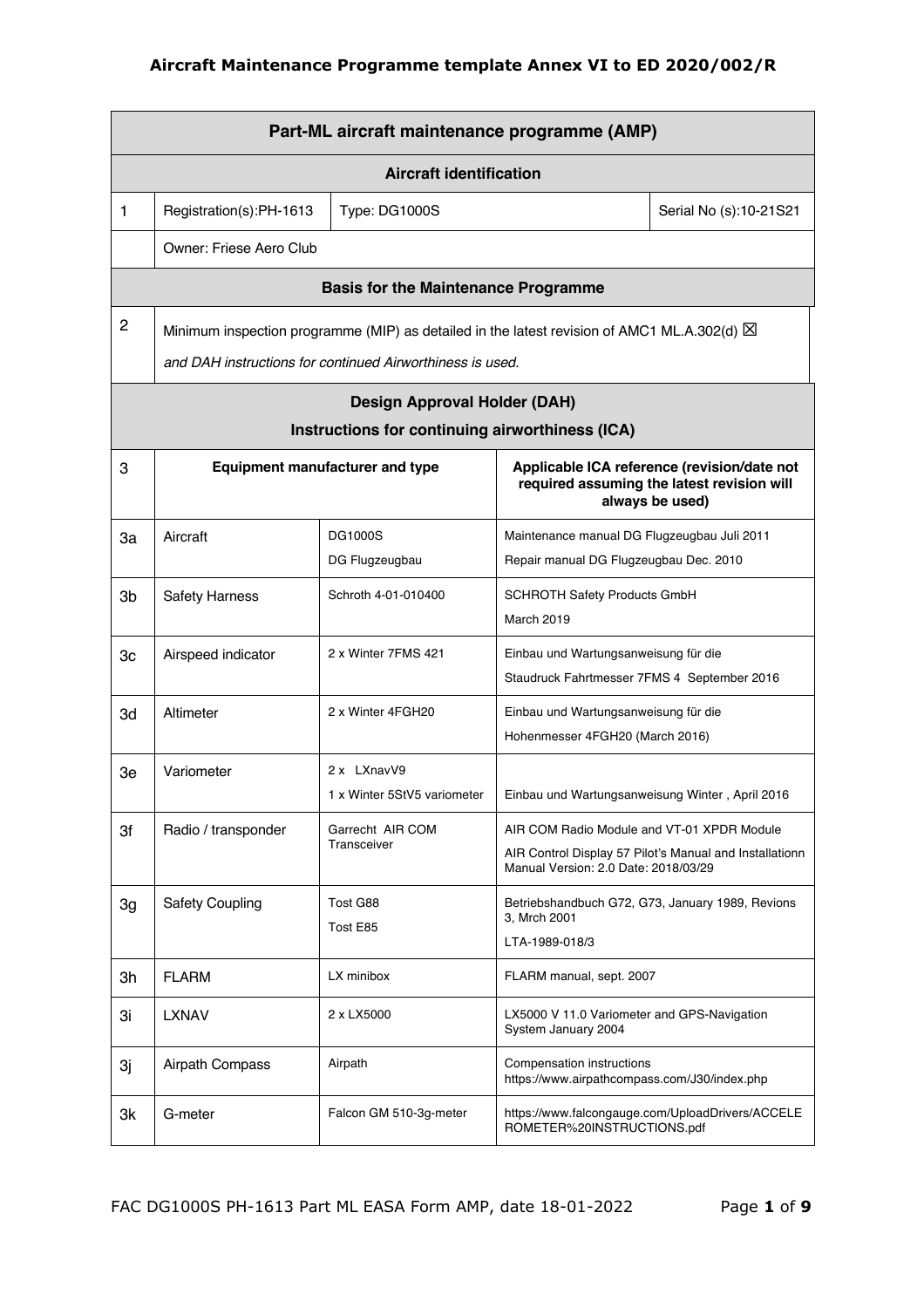|   | Additional maintenance requirements to the DAH' ICA or to the MIP (applicable to all AMPs)                                                                                                                                                               |     |    |  |  |
|---|----------------------------------------------------------------------------------------------------------------------------------------------------------------------------------------------------------------------------------------------------------|-----|----|--|--|
|   | Indicate if any of the following additional maintenance requirements are included<br>in the AMP (when replying 'YES', list the specific requirements in Appendix B)                                                                                      | Yes | No |  |  |
|   | Maintenance due to specific equipment and modifications                                                                                                                                                                                                  |     | No |  |  |
| 4 | Maintenance related to repairs                                                                                                                                                                                                                           |     | No |  |  |
|   | Maintenance due to life-limited components (this should be only if the MIP is used.<br>Otherwise, this data is already part of the DAH's data used as a basis for the AMP.)                                                                              | Yes |    |  |  |
|   | Maintenance due to Mandatory Continuing Airworthiness Information (airworthiness<br>limitations (ALIs), certification maintenance requirements (CMRs), specific<br>requirements in the (TCDS), etc.)                                                     | Yes |    |  |  |
|   | Maintenance recommendations, such as time between overhaul (TBO) intervals,<br>issued through service bulletins, service letters, and other non-mandatory service<br>information                                                                         | Yes |    |  |  |
|   | Maintenance due to repetitive ADs                                                                                                                                                                                                                        | Yes |    |  |  |
|   | Maintenance due to specific operational/airspace directives/requirements (altimeter,<br>compass, transponder, etc.)                                                                                                                                      |     | No |  |  |
|   | Maintenance due to the type of operation or to operational approvals                                                                                                                                                                                     |     | No |  |  |
|   | Other                                                                                                                                                                                                                                                    |     | No |  |  |
|   | Maintenance tasks alternative to the DAH's ICA (not less restrictive than the MIP)                                                                                                                                                                       |     |    |  |  |
| 5 | Indicate if there are any maintenance task alternative to the DAH's ICA (when<br>'YES', list the specific alternative maintenance task in Appendix C)                                                                                                    |     | No |  |  |
|   | Pilot-owner maintenance (only for sailplanes not operated under Subpart-DEC)                                                                                                                                                                             |     |    |  |  |
|   | Remark: pilot-owner maintenance is not allowed for aircraft operated by a commercial ATO/DTO                                                                                                                                                             |     |    |  |  |
|   | Does the Pilot-owner perform Pilot-owner maintenance (ref. ML.A.803)?                                                                                                                                                                                    | Yes |    |  |  |
| 6 | If yes, enter the name of the pilot-owner(s) authorised to perform such maintenance:                                                                                                                                                                     |     |    |  |  |
|   | Licence Number: see list of Pilot Owners<br>Pilot-owner name: Friese Aero Club                                                                                                                                                                           |     |    |  |  |
|   | Signature:<br>Date:                                                                                                                                                                                                                                      |     |    |  |  |
|   | NOTE: It is possible to refer to a list in the case of jointly owned aircraft.                                                                                                                                                                           |     |    |  |  |
|   | Approval/declaration of the maintenance programme (select the appropriate option)                                                                                                                                                                        |     |    |  |  |
|   | X<br>Declaration by the owner:                                                                                                                                                                                                                           |     |    |  |  |
| 7 | I hereby declare that this is the maintenance programme applicable to the aircraft referred to in<br>block 1, and I am fully responsible for its content and, in particular, for any alternative tasks to<br>the DAH's data'<br>Signature / name / date: |     |    |  |  |
|   |                                                                                                                                                                                                                                                          |     |    |  |  |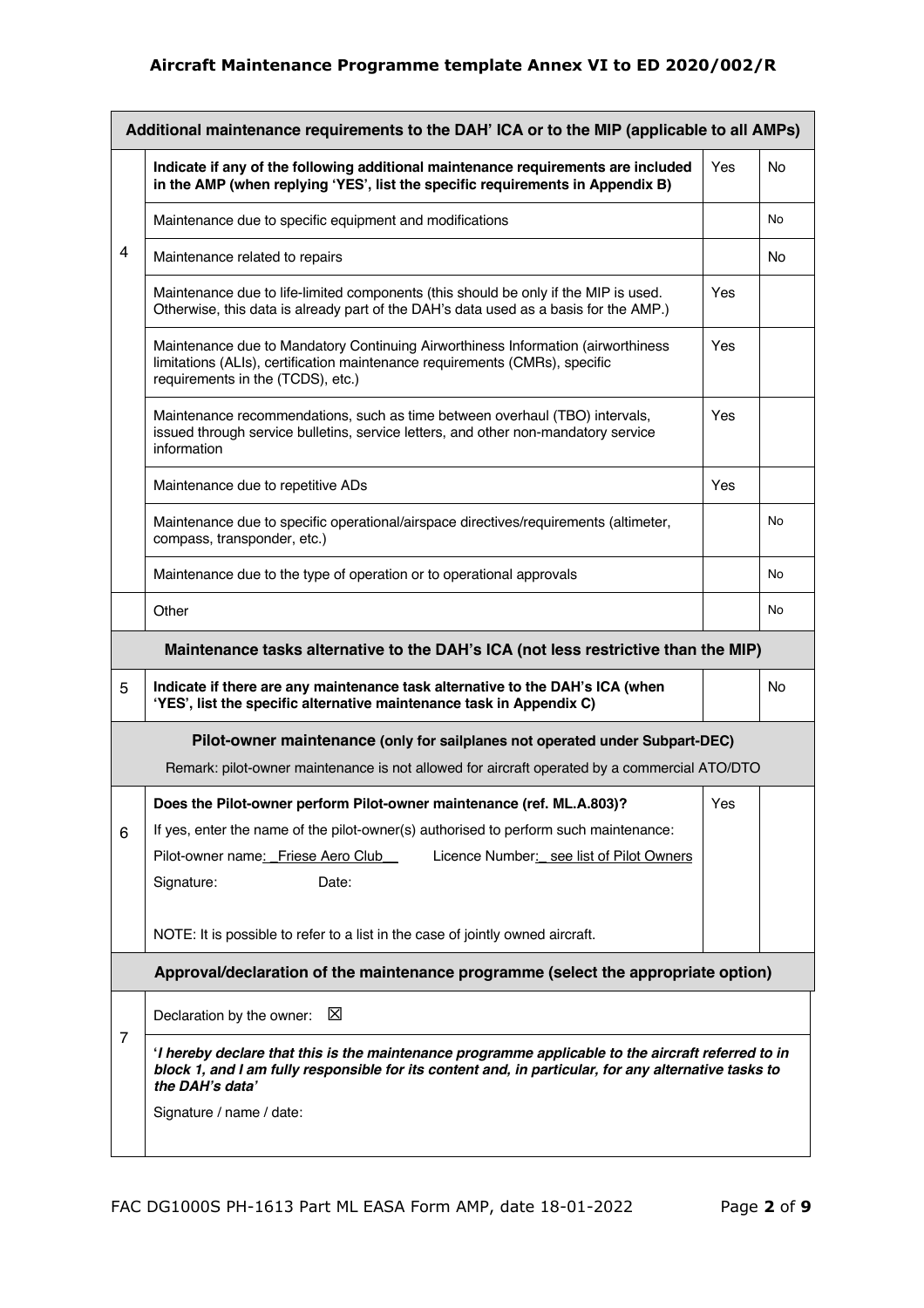|   | <b>Certification statement</b>                                                                                           |                                                                                                                                                                               |         |                |                                      |  |
|---|--------------------------------------------------------------------------------------------------------------------------|-------------------------------------------------------------------------------------------------------------------------------------------------------------------------------|---------|----------------|--------------------------------------|--|
|   |                                                                                                                          | 'I will ensure that the aircraft is maintained in accordance with this maintenance programme and<br>that the maintenance programme will be reviewed and updated as required.' |         |                |                                      |  |
| 8 | Signed by the person/organisation responsible for the continuing airworthiness of the aircraft according to<br>ML.A.201: |                                                                                                                                                                               |         |                |                                      |  |
|   | Owner/ operator: X                                                                                                       |                                                                                                                                                                               |         |                |                                      |  |
|   | Name of owner/ operator: Friese Aero Club                                                                                |                                                                                                                                                                               |         |                |                                      |  |
|   | Address: Leeuwarden                                                                                                      |                                                                                                                                                                               |         |                |                                      |  |
|   | Telephone +316                                                                                                           |                                                                                                                                                                               |         |                |                                      |  |
|   | Email: secretaris@frieseaeroclub.nl                                                                                      |                                                                                                                                                                               |         |                |                                      |  |
|   | Signature / name / date:                                                                                                 |                                                                                                                                                                               |         |                |                                      |  |
|   |                                                                                                                          |                                                                                                                                                                               |         |                |                                      |  |
| 9 | Appendices attached:                                                                                                     |                                                                                                                                                                               |         |                |                                      |  |
|   | — Appendix A                                                                                                             | YES <b>X</b>                                                                                                                                                                  |         | NO $\square$   | $=$ Minimum Inspection Program       |  |
|   | — Appendix B                                                                                                             | YES                                                                                                                                                                           | ⊠       | NO $\square$   | = Maintenance Data                   |  |
|   | — Appendix C                                                                                                             | <b>YES</b>                                                                                                                                                                    | $\perp$ | NO $\boxtimes$ | $=$ Maintenance alternative to $DAH$ |  |
|   | — Appendix D                                                                                                             | <b>YES</b>                                                                                                                                                                    |         | NO $\boxtimes$ | table deleted                        |  |

#### **Appendix A — Minimum inspection programme (MIP) (only applicable if a MIP different from the one described in AMC1 ML.A.302(d) is used — see Section 2 above)**

*Annex A: Minimum inspection programme (MIP) and DAH (manufacturer) instructions for continued Airworthiness is used.* 

#### **Appendix B — Additional maintenance requirements (include only if necessary — see Section 4 above)**

*This appendix is supposed to include only the tasks which are included in the AMP, either at the recommended interval or at a different one.* 

*(All repetitive maintenance tasks not included here, or the interval differences should be kept by the CAMO/CAO (when contracted) in their files with their corresponding justifications. Appendix D may optionally be used.* 

*Nevertheless, the owner/CAMO/CAO is responsible for taking into account all instructions, even if they are not adopted and listed here. The person performing the AR, if reviewing the AMP, is not responsible for the completeness of this appendix, but may do some sampling as part of the investigations and the findings discovered during the physical review).*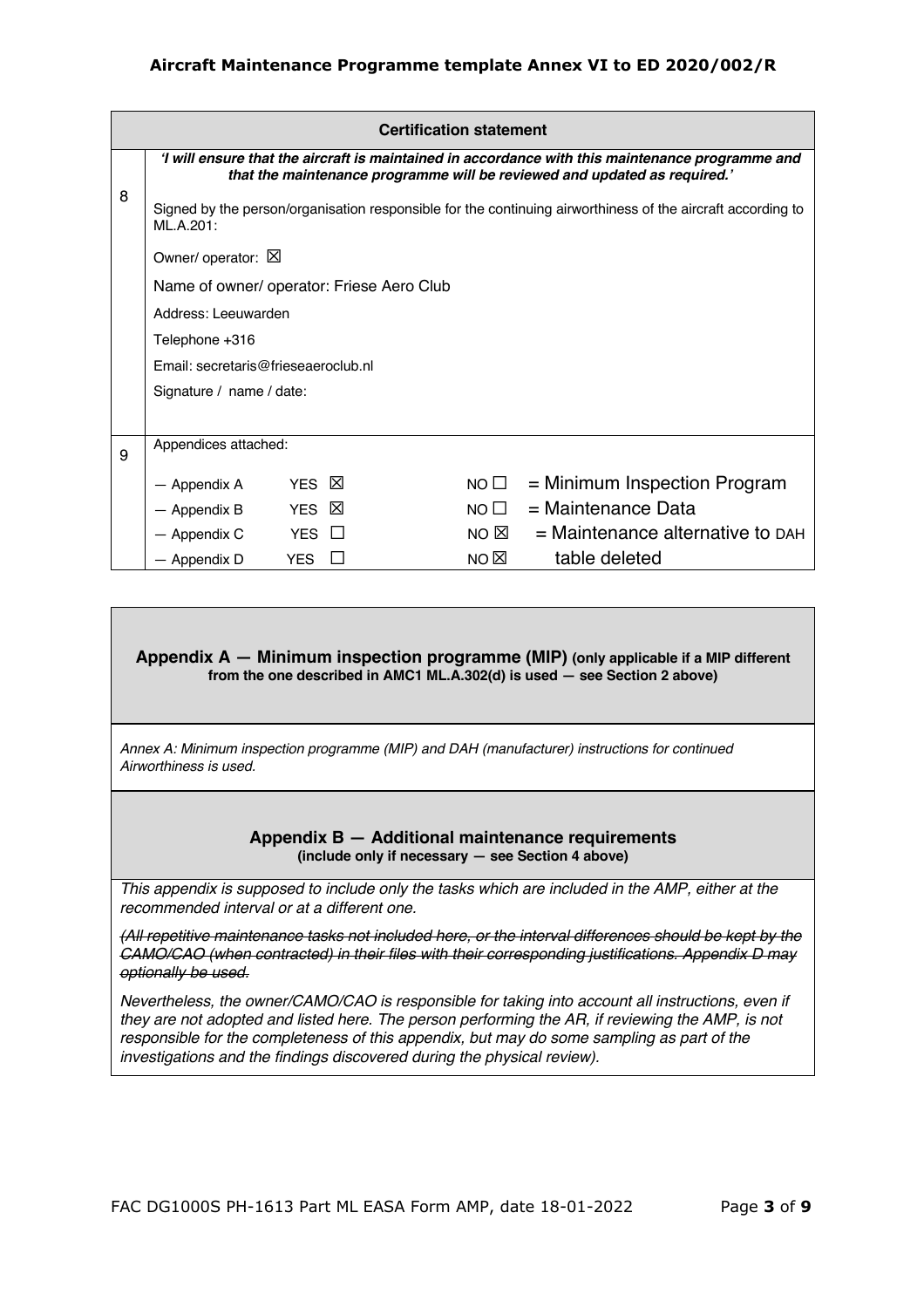| <b>Task Description</b>                                                           | <b>References</b>                                                                                        | <b>Interval</b> (tick box if the selected<br>interval differs from that required in<br>the referenced document) |  |  |
|-----------------------------------------------------------------------------------|----------------------------------------------------------------------------------------------------------|-----------------------------------------------------------------------------------------------------------------|--|--|
| Maintenance due to specific equipment and modifications                           |                                                                                                          |                                                                                                                 |  |  |
| Leaktest+ operational check<br>Altimeter                                          | Einbau und Wartungsanweisung<br>Winter, March 2016<br>Winter leaktest, TN 3/81                           | Operational check annually<br>Leak test every 24 months                                                         |  |  |
| Leaktest+ operational check<br>Airspeed indicator                                 | Einbau und Wartungsanweisung<br>Winter, September 2016<br>Winter leaktest, TN 3/81                       | Operational check annually<br>Leak test every 24 months                                                         |  |  |
| Transceiver                                                                       | Garrecht AIR COM Transceiver                                                                             | Operational check of installation,<br>$Transceiver = maintenance free$                                          |  |  |
| Transponder                                                                       | Garrecht AIR COM Transceiver                                                                             | Operational check of installation,<br>Transceiver = maintenance free                                            |  |  |
| Maintenance due to repairs, NOT APPLICABLE                                        |                                                                                                          |                                                                                                                 |  |  |
| is already part of the DAH's data used as the basis for the AMP.)                 | Maintenance due to life-limited components (This should be only if the MIP is used. Otherwise, this data |                                                                                                                 |  |  |
| Safety belt Harness                                                               | Schroth                                                                                                  | 12 years                                                                                                        |  |  |
| requirements in the TCDS, etc.)                                                   | Maintenance due to Mandatory Continuing Airworthiness Instructions (ALIs, CMRs, specific                 |                                                                                                                 |  |  |
| and other non-mandatory service information                                       | Maintenance recommendations, such as TBO intervals, issued through service bulletins, service letters,   |                                                                                                                 |  |  |
| <b>FLARM Anti Collision</b>                                                       | LX Minibox FLARM manual                                                                                  | Annual software update                                                                                          |  |  |
| Maintenance due to repetitive ADs                                                 |                                                                                                          |                                                                                                                 |  |  |
| Tost Coupling                                                                     | LTA-1989-018/3                                                                                           | Annual operational check and<br>cleaning, TBO 2000 cycles                                                       |  |  |
|                                                                                   | Maintenance due to specific operational/airspace directives/requirements, NOT APPLICABLE                 |                                                                                                                 |  |  |
| Maintenance due to the type of operation or operational approvals, NOT APPLICABLE |                                                                                                          |                                                                                                                 |  |  |

| Appendix C – Maintenance tasks alternative to the DAH's ICA (not less restrictive<br>than the MIP) (include only if necessary $-$ see Sections 5 above)                                                      |                         |                                                             |                                                     |  |  |  |
|--------------------------------------------------------------------------------------------------------------------------------------------------------------------------------------------------------------|-------------------------|-------------------------------------------------------------|-----------------------------------------------------|--|--|--|
| <b>Task Description</b>                                                                                                                                                                                      | Recommended<br>interval | Alternative inspection/task<br>(if adopted with deviations) | Amended interval (if<br>adopted with<br>deviations) |  |  |  |
| When the DAH's ICA are used as the basis for the AMP, this appendix is used to include the tasks alternative to<br>the DAH's ICA, which are included in the AMP.                                             |                         |                                                             |                                                     |  |  |  |
| (When a CAMO/CAO is contracted, all elements justifying the deviations from the DAH's ICA should be kept by<br>the CAMO/CAO and the organisation should provide a copy of these justifications to the owner) |                         |                                                             |                                                     |  |  |  |
| <b>NOT APPLICABLE</b>                                                                                                                                                                                        |                         |                                                             |                                                     |  |  |  |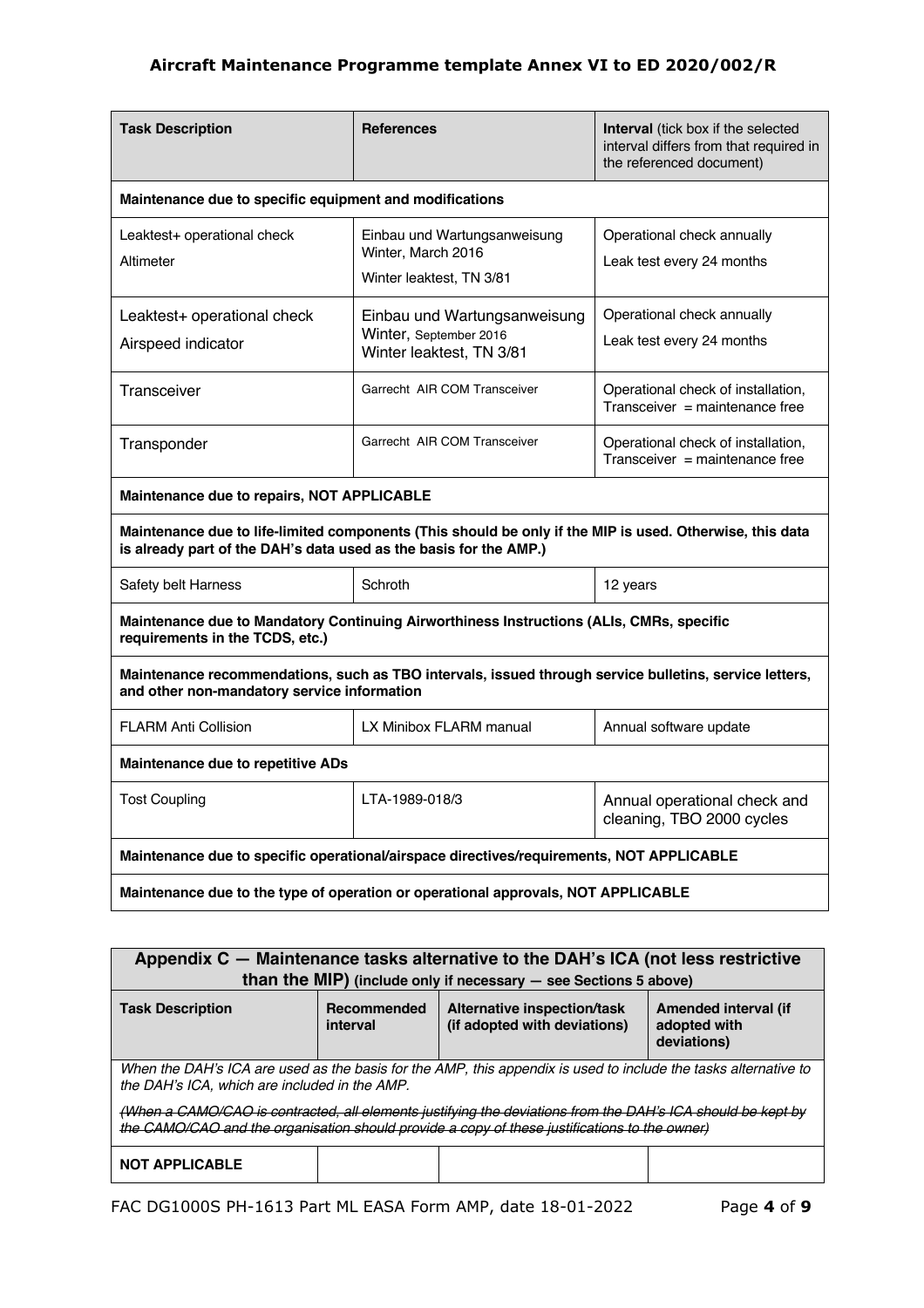## **Algemeen** Check

| 1.Algemeen -alle<br>taken: | Het luchtvaartuig moet schoon zijn voor de inspectie. Inspecteer op<br>deugdelijkheid, schade, slijtage, ongeschondenheid, of afvoergaten /<br>ontluchtingsgaten vrij zijn, op tekenen van oververhitting, lekken,<br>scheuren, netheid en toestand, naar gelang van de specifieke taak. Bij het<br>controleren van kunststof, controleren op tekenen van aantasting- of<br>drukschade die kunnen wijzen op onderliggende schade. |  |
|----------------------------|-----------------------------------------------------------------------------------------------------------------------------------------------------------------------------------------------------------------------------------------------------------------------------------------------------------------------------------------------------------------------------------------------------------------------------------|--|
| 2.Smering /<br>onderhoud   | Smeer en vul vloeistoffen bij in overeenstemming met de voorschriften<br>van de fabrikant.                                                                                                                                                                                                                                                                                                                                        |  |
| 3. Markeringen             | Controleer of de registraties op de romp en de vleugel correct zijn.<br>Controleer, indien van toepassing, of een vrijstelling voor alternatieve<br>weergave is goedgekeurd, of de identificatieplaatje voor in een NAA<br>geregistreerd luchtvaartuig aanwezig is, en of andere<br>identificatiemarkeringen op de romp in overeenstemming zijn met de<br>plaatselijke (nationale) voorschriften.                                 |  |
| 4.Wegen                    | Beoordeel of het weegrapport klopt met de inventarislijst en weeg het<br>vliegtuig na een reparatie of wijziging.                                                                                                                                                                                                                                                                                                                 |  |
| 5. Defecten                | Controleer of klachten en defecten in het vliegtuiglogboek juist zijn<br>afgehandeld.                                                                                                                                                                                                                                                                                                                                             |  |

## **Vliegtuigromp**

| 1.Laklaag en<br>gelcoat      | Inspecteer de buitenkant en de romp, de gelcoat, stoffen bekleding of<br>metalen huid, en het lakwerk.                                                                                                             |  |
|------------------------------|--------------------------------------------------------------------------------------------------------------------------------------------------------------------------------------------------------------------|--|
|                              | 2. Rompconstructie Controleer spanten, bekistingen, buisconstructie, huid en bevestigingen.<br>Controleer op tekenen van corrosie op het buizenframe.                                                              |  |
| 3. Neus vliegtuig            | Controleer op sporen van een impact met de grond of objecten.                                                                                                                                                      |  |
|                              | 4. Ontkoppelhaken Inspecteer de neus- en zwaartepuntshaak, de kabel en de<br>ontkoppelingsknop. Controleer de operationele levensduur. Voer een<br>operationele test uit. Bij een tweezitter zowel voor als achter |  |
| 5.Pitot/ventilator           | Controleer de uitlijning van de pitot-opening, controleer de werking van<br>de ventilator.                                                                                                                         |  |
| 6.Pitot/statisch-<br>systeem | Inspecteer pitot openingen/buizen, de statische openingen, en alle<br>slangen (indien toegankelijk) op veiligheid, schade, reinheid en conditie.<br>Tap al het water uit de condensafvoeren af.                    |  |
| 7. Afvoerbuizen              | Controleer alle verbindingskabels en verbindingen. Controleer of alle<br>openingen en afvoeren vrij zijn van vuil.                                                                                                 |  |
| 8. Aansluiting<br>stabilo    | Trechter automatische aansluiting hoogteroer controleren op<br>beschadigingen                                                                                                                                      |  |

## **Cockpit**

|                                        | 1.Schoon en losse Controleer onder de zitting(en) op vuil en vreemde voorwerpen.                                                                                                                                                                                                                                                                                              |  |
|----------------------------------------|-------------------------------------------------------------------------------------------------------------------------------------------------------------------------------------------------------------------------------------------------------------------------------------------------------------------------------------------------------------------------------|--|
| 2.Kap,<br>vergrendeling en<br>afwerpen | Controleer de kap, het frame en het plexiglas op scheuren,<br>onaanvaardbare vervorming en verkleuring. Controleer de werking van<br>alle vergrendelingen. Voer een operationele test uit van het<br>afwerpsysteem van de kap. Bij tweezitters zowel voor als achter.<br>Controleer de kap noodafwerp zoals aangegeven in Vlieghandboek<br>hoofdstuk 7.14 Scharnieren smeren. |  |
| 3.Zitting en<br>cockpitbodem           | Inspecteer de zitplaats(en). Controleer of alle losse kussens correct zijn<br>geïnstalleerd en, in voorkomend geval, of de kussens van energie-                                                                                                                                                                                                                               |  |

FAC DG1000S PH-1613 Part ML EASA Form AMP, date 18-01-2022 Page **5** of **9**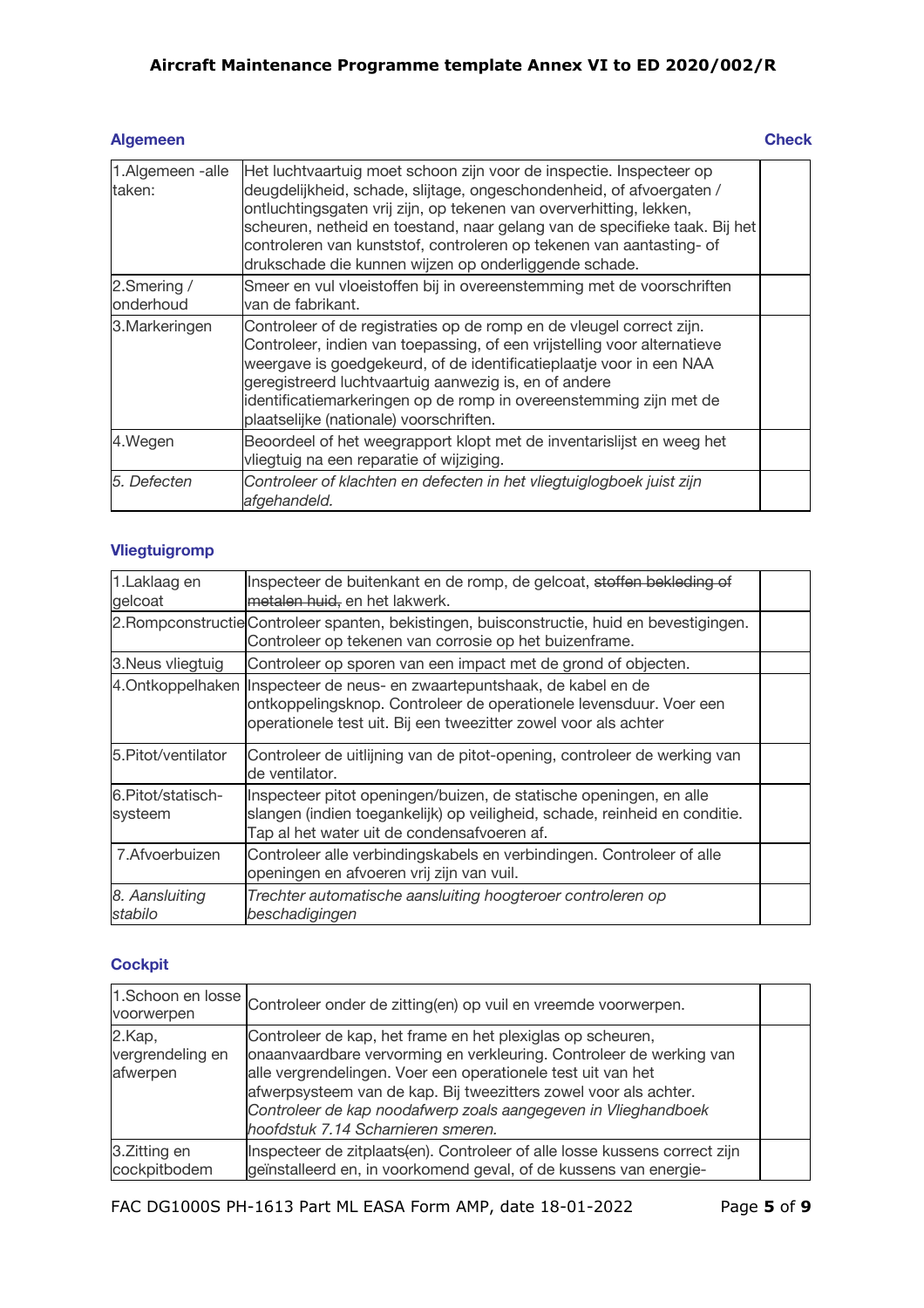|                                                | absorberend schuim correct zijn aangebracht. Controleer of alle<br>stoelverstellers goed passen en vergrendeld zijn.                                                                                                                                                                                                                                                                                                                                                                                                 |        |
|------------------------------------------------|----------------------------------------------------------------------------------------------------------------------------------------------------------------------------------------------------------------------------------------------------------------------------------------------------------------------------------------------------------------------------------------------------------------------------------------------------------------------------------------------------------------------|--------|
| 4.Riemen                                       | Inspecteer alle riemen op conditie en slijtage van alle sluitingen, riemen<br>en bevestigingen. Controleer de werking van de ontgrendeling en de<br>afstellingen. Datum controleren veiligheidsgordels (reviseren na 12 jaar)                                                                                                                                                                                                                                                                                        |        |
| 5.Voetpedalen                                  | Controleer het voetpedaal en de afstelling. De controleer kabels op<br>slijtage en beschadiging.<br>Kabels voetenstuur controleren (S- geleiding!) smeren met teflon spray<br>(WHB hoofdstuk 4.2)                                                                                                                                                                                                                                                                                                                    |        |
| 6. Instrumenten-<br>paneel                     | Inspecteer het instrumentenpaneel en alle instrumenten/apparatuur.<br>Controleer of de aflezingen van de instrumenten overeenstemmen met de<br>omgevingsomstandigheden. Controleer de markering van alle<br>schakelaars, stroomonderbrekers en zekeringen. Controleer de werking<br>van alle geïnstalleerde apparatuur, zo mogelijk in overeenstemming met<br>de instructies van de fabrikant. Controleer de markeringen van de<br>instrumenten in overeenstemming met het vlieghandboek van het<br>vliegtuig (AFM). |        |
| 7. Zuurstof-<br>systeem indien<br>aanwezig     | Inspecteer het zuurstofsysteem (indien aanwezig). Controleer de<br>vervaldatum van de hydrostatische test van de fles in overeenstemming<br>met de aanbevelingen van de fabrikant. Zorg ervoor dat de<br>zuurstofinstallatie wordt geregistreerd volgens de inventarislijst van het<br>gewicht en zwaartepuntrapport. LET OP: NEEM ALLE<br>VEILIGHEIDSMAATREGELEN IN ACHT.                                                                                                                                           | n.v.t. |
| 8. Kleurcodering<br>van bedienings-<br>organen | Zorg ervoor dat de bedieningsorganen de juiste kleur hebben in<br>overeenstemming met het vlieghandboek en in goede staat verkeren.                                                                                                                                                                                                                                                                                                                                                                                  |        |
| 9 Opschriften                                  | Controleer of de opschriften correct en leesbaar zijn, en de staat van het<br>luchtvaartuig correct weergeven in overeenstemming met het<br>vlieghandboek.                                                                                                                                                                                                                                                                                                                                                           |        |
| 10. Rubber trim                                | Trimmechanisme inspecteren, datum controleren ontlasting rubber<br>hoogte sturing vervangen na 6 jaar                                                                                                                                                                                                                                                                                                                                                                                                                |        |
| 11. Besturing                                  | Besturing controleren op roest en beschadiging, smeren                                                                                                                                                                                                                                                                                                                                                                                                                                                               |        |

# **Landingsgestel**

| 1. Neuswiel                   | Controleer op sporen van harde landingen. Controleer slijtage.<br>Inspecteer wiel, band en wielkast. Controleer de bandenspanning.<br>(hoofdwiel 2,5 bar en staartwiel 3 bar)                                                                                                                                                                                                                                                                                                                                                                                                                                                                                                                                                                                                                                                                  |  |
|-------------------------------|------------------------------------------------------------------------------------------------------------------------------------------------------------------------------------------------------------------------------------------------------------------------------------------------------------------------------------------------------------------------------------------------------------------------------------------------------------------------------------------------------------------------------------------------------------------------------------------------------------------------------------------------------------------------------------------------------------------------------------------------------------------------------------------------------------------------------------------------|--|
| 2. Hoofdwiel en<br>remsysteem | Controleren op lekdichtheid van de hydraulische afdichtingen en lekken<br>in de leidingen. Controleer de levensduur van hydraulische slangen en<br>onderdelen, indien gespecificeerd door de fabrikant. Verwijder de<br>remtrommels en controleer de slijtage van de remvoering. Controleer<br>slijtage van remschijven en remtrommels. Plaats de trommel terug.<br>Controleer de remafstelling.<br>LET OP: REMSTOF KAN ASBEST BEVATTEN.<br>Controleer de werking van de rem. Controleer het peil van de<br>remvloeistof en vul indien nodig bij Controleer de bandenspanning.<br>LET OP: CONTROLEER HET TYPE REMVLOEISTOF DAT WORDT<br>GEBRUIKT EN NEEM DE VEILIGHEIDSVOORSCHRIFTEN IN ACHT.<br>Remwerking controleren en lekkage olie leiding (WHB hoofdstuk 1.6.4)<br>Remolie vervangen na 4 jaar (datum controleren in bedrijftijdenlijst) |  |
| 3. Wielophanging              | Controleer veren, elastieken, schokdempers en bevestigingen.<br>Controleer op tekenen van beschadiging. Onderhoud de veerpoot,<br>indien van toepassing.                                                                                                                                                                                                                                                                                                                                                                                                                                                                                                                                                                                                                                                                                       |  |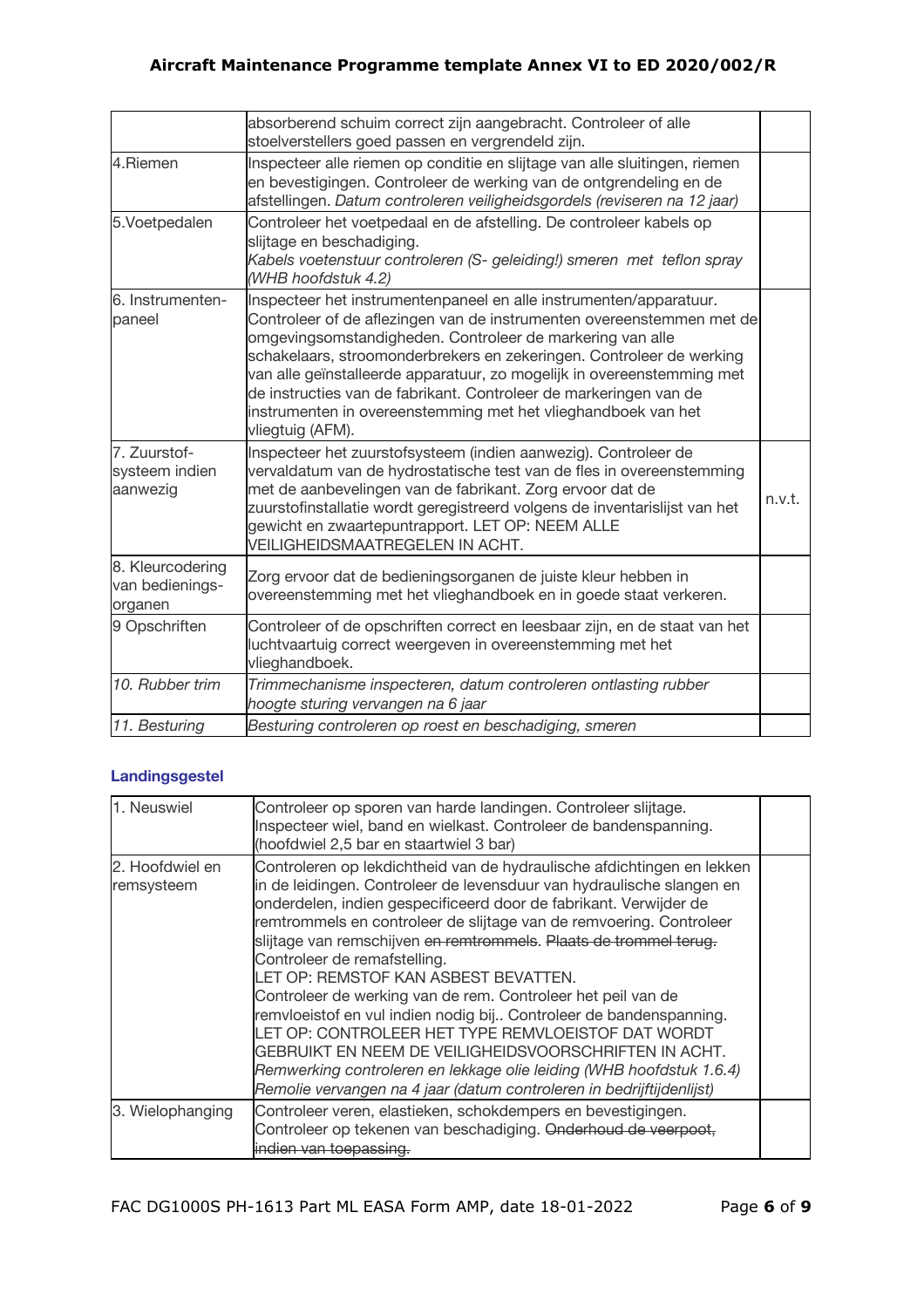| 4. Onderstel<br>intreksysteem en<br>deuren | Controleer het intrekmechanisme en de bedieningsorganen, het<br>waarschuwingssysteem (indien aanwezig), de gasveren, de deuren en<br>de koppelingen/veren, het overcenter/vergrendelingsmechanisme. Test<br>of het wiel goed in en uit gaat. |  |
|--------------------------------------------|----------------------------------------------------------------------------------------------------------------------------------------------------------------------------------------------------------------------------------------------|--|
| 5. Staartslof / wiel                       | Controleer op sporen van harde landingen. Controleer slijtage.<br>Inspecteer het wiel, de band en de wielkast. Controleer de hechting van<br>een gelijmde staartslof (indien aanwezig) Controleer de bandenspanning.                         |  |
| 6. Wielrem                                 | Controleer de bedieningsstangen/kabels van de wielrem. Indien<br>gecombineerd met de remkleppen, controleer of de stangen en kabels<br>in de juiste verhouding staan. Controleer de werking van de parkeerrem,<br>indien aanwezig.           |  |

## **Vleugels**

| 1. Midden-<br>gedeelte                    | Inspecteer het middendeel van de vleugel, inclusief de vleugelhuid, op<br>scheuren, krassen, beschadiging en toestand.                                                                                                                                                                                                                                                                                                                                                               |        |
|-------------------------------------------|--------------------------------------------------------------------------------------------------------------------------------------------------------------------------------------------------------------------------------------------------------------------------------------------------------------------------------------------------------------------------------------------------------------------------------------------------------------------------------------|--------|
| 2. Vleugel-<br>bevestiging                | Inspecteer de structurele aanhechtingen van de vleugel. Controleer op<br>schade, slijtage en deugdelijkheid. Controleer op schade aan de<br>bevestiging. Controleer de toestand van de vleugelbevestigingspennen en<br>de vleugelbouten.                                                                                                                                                                                                                                             |        |
| 3. Winglet /                              | Inspecteer de structurele bevestigingen van de winglet en de<br>vleugelverlenging vleugelbevestigingen. Controleer op schade, slijtage en deugdelijkheid.                                                                                                                                                                                                                                                                                                                            |        |
| 4. Rolroeren                              | Controleer de stangen/kabels van de rolroeren. Controleer of de stangen<br>goed zijn bevestigd en verbinding maken.<br>Controleer de aansluitende bedieningsorganen op deugdelijkheid,<br>beschadiging, speling en goede bevestiging.                                                                                                                                                                                                                                                |        |
| 5. Remkleppen                             | Controleer de bedieningsstangen/kabels van de remkleppen. Controleer de<br>vergrendeling (indien gemonteerd). Controleer de bedieningsorganen op<br>deugdelijkheid, beschadiging, speling en goede bevestiging. Controleer de<br>vergrendeling van de remkleppen op juiste afstelling en de werking van de<br>remkleplock.<br>Remkleppen: links:<br>rechts<br>cm Minimaal 14,7 cm<br>сm                                                                                              |        |
| 6. Vleugels,<br>steunen en<br>draden      | Inspecteer de steunen op beschadiging en inwendige corrosie. Controleer<br>de steunen inwendig om de 3 jaar of volgens de instructies van de fabrikant.                                                                                                                                                                                                                                                                                                                              | n.v.t. |
| 7. Vleugels,<br>inclusief de<br>onderkant | Controleer de buiten- en binnenzijde van het vliegtuig, voor zover mogelijk.<br>registratie aan de Controleer de gelcoat, de linnen bekleding of metalen huid.                                                                                                                                                                                                                                                                                                                       |        |
| 8. Flaperons                              | Inspecteer de rolroer- en de flaperons, de scharnieren, de<br>bedieningsverbindingen, de tapes en de afdichtingen. Controleer of de<br>afdichtingen geen belemmering vormen voor de volledige bewegingsvrijheid.                                                                                                                                                                                                                                                                     | n.v.t. |
| 9. Kleppen /<br>Spoilers                  | Inspecteer de bedieningsstangen van de kleppen/spoilers, de sluitveren en<br>de ophanging van de kleppen, zoals gemonteerd.                                                                                                                                                                                                                                                                                                                                                          |        |
| 10. Flaps                                 | Controleer het flapsysteem en de bediening.                                                                                                                                                                                                                                                                                                                                                                                                                                          | n.v.t. |
| 11. Roeruitslag<br>en speling             | Controleer uitslag en speling, en noteer ze op werkbladen. Controleer en<br>noteer de uitslag van de roeren en de kabelspanningen, indien<br>gespecificeerd, en controleer de speling.<br>Roeruitslagen bepalen (WHB = Wartungs Hand Buch hoofdstuk 1.2 tot 1.4)<br>Meten van roeruitslagen: Zie bijlage.<br>Rolroeren<br>$71\pm2$ mm<br>$71 \pm 2$ mm<br>Meten van speling op de roeren: (WHB hoofdstuk 1.2 tot 0)<br>Tangentiale speling vleugels controleren (WHB hoofdstuk 1.11) |        |
| 12. Vleugelbuig-<br>frequentie            | Vergelijk het vleugeltrillingsgetal van de vleugel met eerdere metingen<br>Vleugelbuigfrequentie is: 124 cycles/min bij 20m bij 18m 143 cycles/min                                                                                                                                                                                                                                                                                                                                   |        |
| 13. Tipwielen                             | Tipwielen controleren op conditie.                                                                                                                                                                                                                                                                                                                                                                                                                                                   |        |

FAC DG1000S PH-1613 Part ML EASA Form AMP, date 18-01-2022 Page **7** of **9**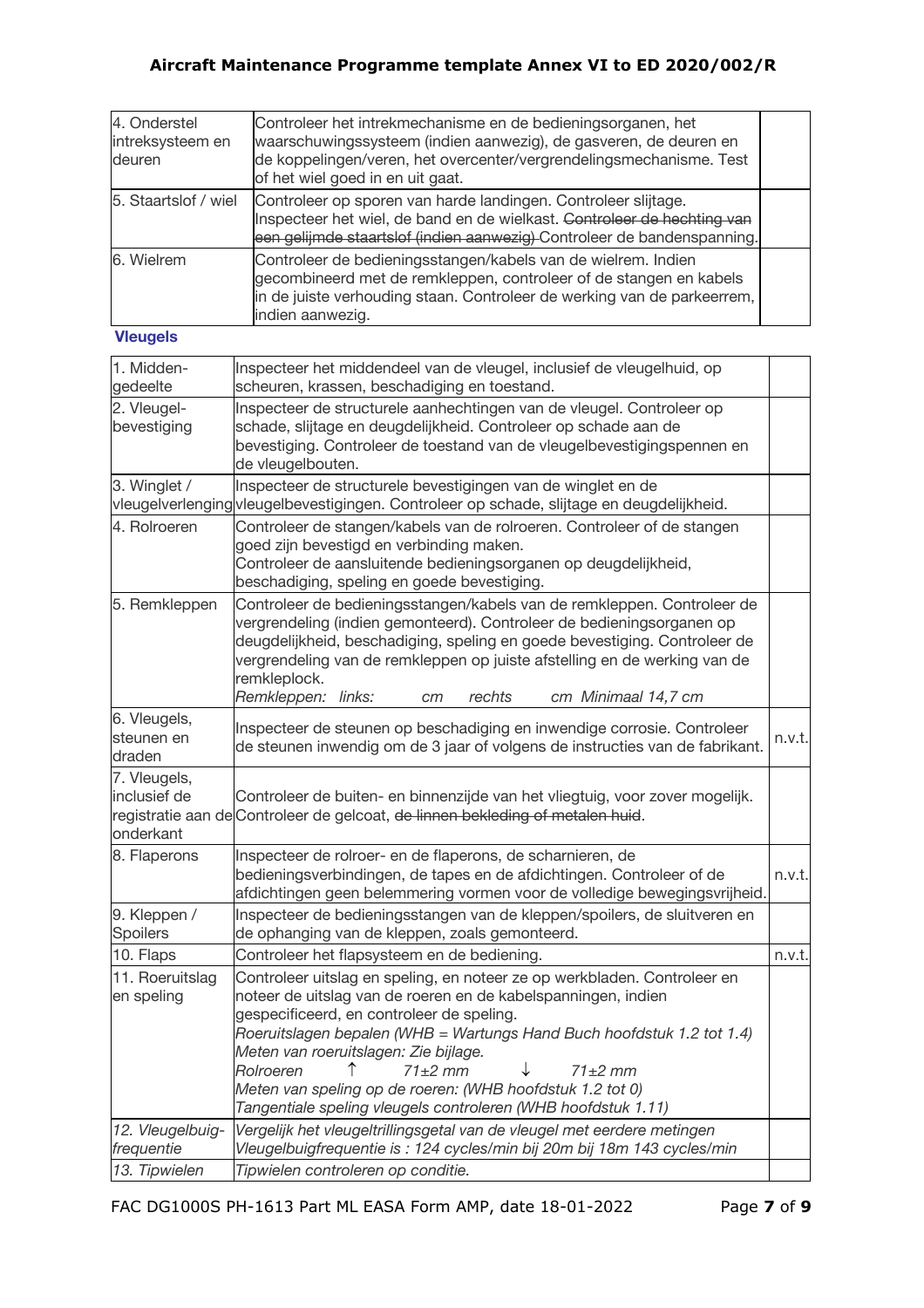| 1. Stabilo en<br>hoogteroer    | Controleer het stabilo en de bevestigingen, automatische en niet-<br>automatische aansluitingen, terwijl het stabilo is gedemonteerd. Controleer de<br>gelcoat, linnen bekleding of metalen huid.                                               |  |
|--------------------------------|-------------------------------------------------------------------------------------------------------------------------------------------------------------------------------------------------------------------------------------------------|--|
| 2. Richtings-<br>roer          | Controleer het roer, de scharnieren, de kabelbevestiging en de<br>balansgewichten.                                                                                                                                                              |  |
| 3. Richtings-<br>roerbesturing | Controleer de stuurstangen of richtingsroerkabels. Controleer of de<br>stuurstangen/kabels goed vastzitten. Besteed bijzondere aandacht aan<br>slijtage en deugdelijkheid van de richtingsroerkabels in de "S"-buizen.                          |  |
| 4. Hoogteroer-<br>besturing    | Controleer de bedieningsstangen/kabels van het hoogteroer. Controleer of de<br>stuurstangen goed vastzitten. Inspecteer automatische aansluitingen.                                                                                             |  |
| 5. Trim                        | Controleer de bedieningsstangen/kabels van de trim. Controleer de<br>aansluiting. Controleer de trimindicator op juiste afstelling en werking.                                                                                                  |  |
| 6. Uitslag en<br>speling       | Controleer de uitslagen van het hoogteroer en het richtingsroer en de speling<br>op de kabels, noteer dat en controleer de speling.<br>77-79 mm<br>Hoogteroer<br>61-63mm<br>$Richting sroer \rightarrow 160-165mm$<br>160-165mm<br>$\leftarrow$ |  |

## **Stabilo, richtingsroer en hoogteroer**

## **Instrumenten**

| 1. Elektrische<br>linstallatie en<br>zekeringen | Controleer alle elektrische bedrading op beschadigingen. Controleer op<br>tekenen van oververhitting en slechte verbindingen. Controleer of<br>zekeringen/schakelaars in goede staat zijn en de juiste waarde hebben.                                                  |  |
|-------------------------------------------------|------------------------------------------------------------------------------------------------------------------------------------------------------------------------------------------------------------------------------------------------------------------------|--|
| 2. Accu-<br>beveiliging                         | Controleer de bevestiging van de batterij op deugdelijkheid en werking van de<br>klem. Controleer op sporen van elektrolytvervuiling en corrosie. Controleer of<br>de accu de juiste hoofdzekering heeft. Het wordt aanbevolen om de batterij<br>capaciteit te testen. |  |
| 3. Radio-<br>installatie en<br>opschriften      | Controleer de radio-installatie, de microfoons, de luidsprekers en de<br>intercom, indien aanwezig. Controleer of er een opschrift met de<br>vliegtuigregistratie is geïnstalleerd. Voer een operationele test uit. Noteer het<br>type radio.                          |  |
| 4. Snelheids-<br>meter                          | Voer een statische pitot-lektest en een functionele controle van de<br>snelheidsmeter uit. In geval van aanwijzingen van storingen, een<br>kalibratiecontrole van de snelheidsmeter uitvoeren.                                                                         |  |
| 5. Hoogtemeter                                  | Controleer de barometrische subschaal aan de hand van de QNH-stand van<br>de hoogtemeter.                                                                                                                                                                              |  |
| systeem                                         | 6. Pitot-statisch Controleer het pitot statische systeem op lekkagen, controleer de slangen op<br>hun toestand en controleer de werking.                                                                                                                               |  |
| 7. Transponder                                  | Doe een operationele test.                                                                                                                                                                                                                                             |  |
| 8. FLARM                                        | Jaarlijkse software update                                                                                                                                                                                                                                             |  |